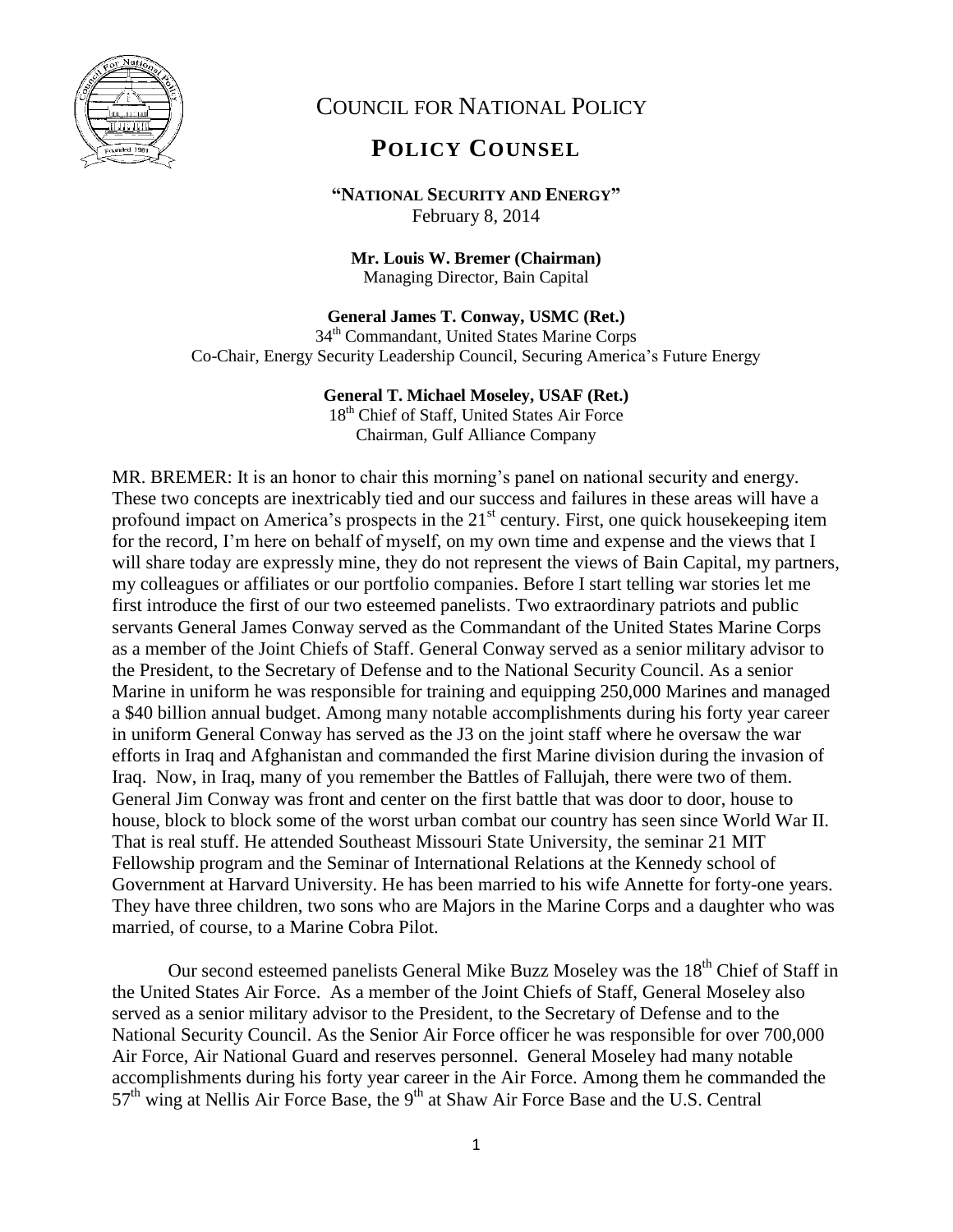Command Air Forces in Saudi Arabia and Qatar. General Moseley is a career fighter pilot with over 3,000 flight hours and is a graduate of the Navy's fighter weapons school, also known as Top Gun, and the Air Force fighter weapons school where he also served as an instructor and a squadron commander. He is a recipient of the General H.H. Arnold award, the Air Force association's highest tribute to leadership. He attended Texas A&M University and the National War College. General Moseley is married to his high school sweetheart, Jenny, and they have two children and three wonderful grandchildren.

So we find ourselves at an interesting time in American history following previous conflicts in the modern era starting with the World Wars and including Korea, Vietnam, the Cold War and the Gulf War. American force re-deployments and defense budget reductions meant the end of hostilities and reduction in the strategic threat to the United States. Today we find ourselves fully withdrawn from Iraq. We will substantially be out of Afghanistan by the end of this year. Overseas contingency operations funding have been cut sharply and the base defense budget is roughly flat. Yet unlike our historical precedents we have a persistent and growing threat. The threat emanates from state actors such as Iran and North Korea and to a lesser extent China and even Russia. It emanates from non-state actors such as Al Qaeda and Hamas and Hezbollah in their fragmented decentralize affiliates and it emanates in the cyber realm, the real battlefield of the future, from non-attributable computer terminals all around the world. Despite these threats we have an administration that seems unwilling or unable to differentiate friend from foe. A central tenet of Obama's Middle Eastern policy is to cultivate direct relations with Islamist organizations such as the Muslim brotherhood, the same organization that birthed Al Qaeda and Hamas years ago in Egypt. In so doing, President Obama has isolated our key allies in the region, namely Israel, Saudi Arabia, Egypt, Jordan and the United Arab Emirates. He has aided in the overthrow of Jose Nevarez, a thirty year ally of the United States, a bedrock of stability in the region and a peacekeeper with Israel. Now Egypt, with its dense population and strategic location, is in chaos with no clear resolution in sight. The freedom agenda is a noble aim but in the Middle East, elections don't necessarily mean democracy. President Obama also has initiated a strategy of myopic disengagement. We set an arbitrary timeline for withdrawal from Afghanistan. We failed to obtain a new status of forces agreement with Iraq. Now cities that were once secured with American blood are seeing the flags of Al Qaeda rising high. We failed to openly support the green revolution in Iran during the Arab Spring, perhaps missing our best opportunity to see the theocracy fall from within. And we failed for the first time since 1979 to safeguard the life of a sitting U.S. Ambassador abroad and the three other Americans who came to his aid, including two of my teammates. Of course there are many other national security challenges beyond the Middle East, most notably the rise of China and its push for dominance in the region. China's recent establishment of an air defense zone over international waters is particularly troubling. I don't have all the answers but our two panelists do so I will dispense with the handwringing so that we could hear from them. First up the General Jim Conway. In addition to his many other pursuits he serves on the Leadership Council of securing America's energy future. As such, he is well-positioned to discuss the nexus of energy and national security and the impact of America's emerging energy independence on our strategic imperatives in the Middle East.

GENERAL CONWAY: Thank you ladies and gentlemen. It is great to be sitting next to my good buddy Buzz Moseley again. We served a couple of years on the joint staff together. Lou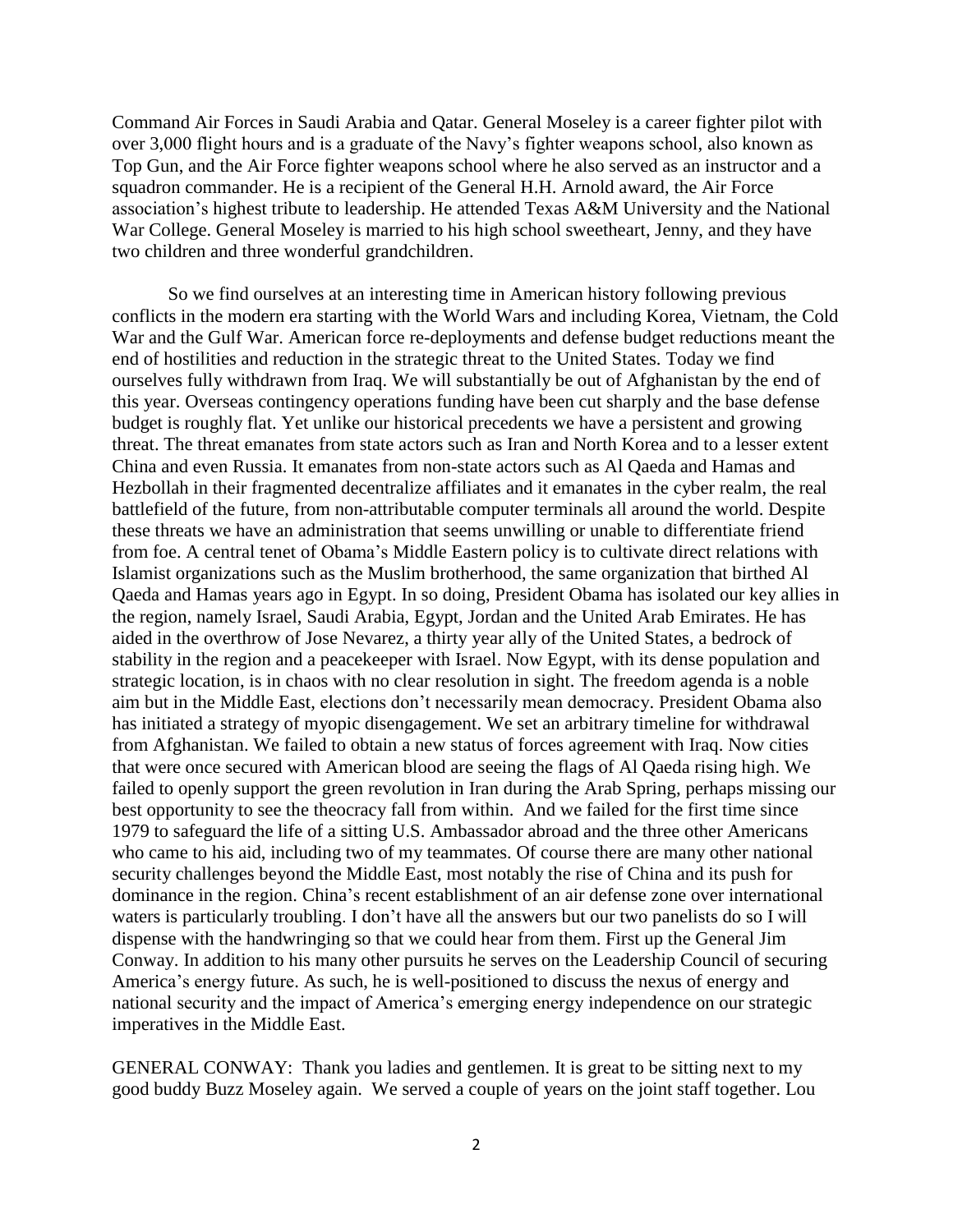allowed Buzz and me as much as 15 minutes this morning and I would like to go faster than that through my comments because I think panel discussions are always best when there is interaction and I think I can speak for Buzz to say that we are interested in what's on your mind. So I'm going to speed fairly rapidly through three points that I would like to leave you with this morning and will look forward to your questions at the end of that.

The first is that oil is indeed the life blood of our economy and as a result of that there is now an inherent national security risk. I'll give you some details. On a daily basis we consume about 20 million barrels of oil. That represents about 20% of what is used globally. Our percentage of the population, by the way, is only about 4% but nevertheless we are arguably the industrialized leaders in the world. The transportation sector makes up about 70% of our energy demand and out of that 93% of the transportation demand is in the form of petroleum fuels. So here is the risk: In 1936, when we were looking at choking off potentially Japan and Germany as a national strategy going into World War II, the United States imported 1% of its petroleum requirement. Fast-forward to 1973, the oil crisis that we had here, the embargo; we were importing about 35%. It got to as high as 60% in 2006. Today, ladies and gentlemen, it is at about 40%. We import about 40% of our daily read annual requirement and in my estimation that creates for us a very fragile scenario and an inherent national security risk. All of it at a time when I believe the world is more dangerous than it was in 1973. In 1973, we were generally bipolar. The Soviet Union and the United States today, and I think Buzz is going to hit on it in some greater level of detail, there are a lot of nefarious characters out there. The region of the world that has more reserves than anyplace else is in turmoil. We are at loggerheads. We have been for thirty years with our greatest antagonist in that part of the world and that is Iran. And today we have a dedicated enemy in Islamic extremists who realize they can't beat us on a battlefield but fully believe that they can bring us to our knees economically through control and manipulation of that oil supply.

Point number two. So we're Americans and we believe that a free market will generally cure everything. Well ladies and gentlemen, oil is an international commodity and it is a global market but it is not a free global market. Seven of the top ten oil companies in the world are state owned. That means there is a cartel out there that dictates what the price of oil is going to be. There is a Prince that is responsible for such things sitting in Riyadh and he has said the price of a barrel of oil will no longer ever go below \$80 and that is not as the law of supply and demand, that is because that's what it takes to satisfy the social programs in Saudi Arabia to keep the Arab Spring from settling there. Now we can criticize that, but on the other hand we ought to be glad he's there because if it were left to the Iranians it would be a great deal more than \$80 a barrel. Unfortunately, again, it is not a free market. Those free market factors like supply and demand, like profit margins, like overhead costs, are simply not in play. And we are being dictated to by this number of countries, some of whom don't share our ideals, many of whom do not share our ideals, again on an annual basis. A couple of facts and figures that you should know, each year our country has a direct transfer of wealth from our pockets to theirs of at least \$380 billion, that is what we're paying for this import that comes to us on an annual basis. Another figure, the Department of Defense, the Navy and arguably the Marine Corps, has held a mission now for decades of securing the sea lanes of commerce. We are making sure that there is that free flow of oil and other goods throughout the globe. That costs our great nation about \$80 billion a year based on what Iran study has said. And I honestly believe there is a national debate coming as to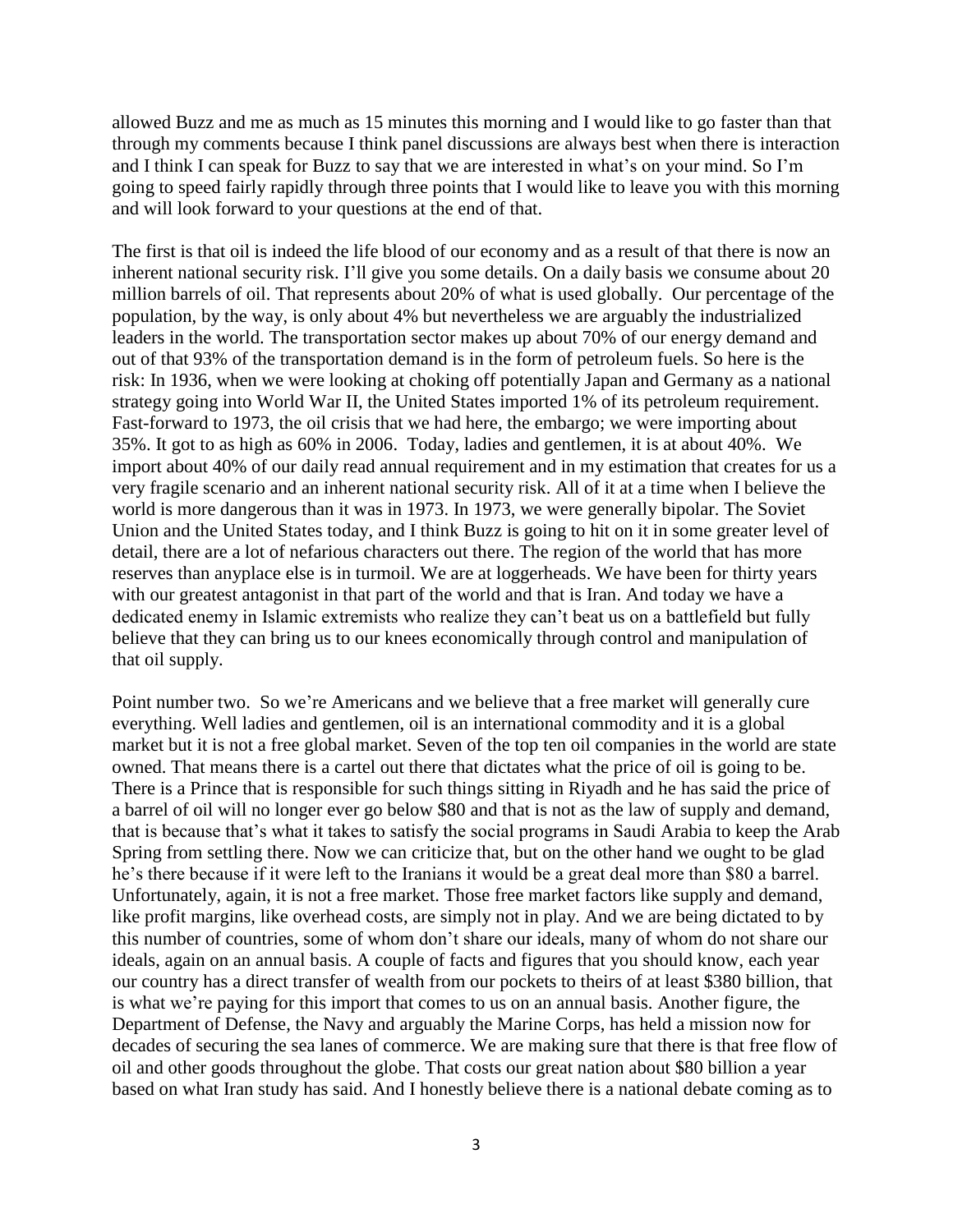whether we can continue to afford that price. Is this something that we should continue to do with the increased need for China and India to import oil? Should we continue to safeguard their free flow of commerce? Another figure, it's not just our government that is affected, in 2000 the average American family of four paid just over \$1,200 at the gas pump. In 2012, that figure was just under \$3,000 at the pump. And if you look at what the Bush tax cuts did for the benefit of every single household, it essentially eliminated whatever advantage they may have gotten from the idea of a tax cut. And the evidence will show that with the additional pressures on that global market through India, through China, that it is more likely that the price will continue to go up not that is going to go down. Now you can say, hey, General, I hear what you're saying and in some ways I know you're thinking that our recent successes in mining more oil from our great lands is going to mitigate that right? And that is sort of my third point, can't we produce our way out of this conundrum that we find ourselves in? Unfortunately, I believe that the answer is no, that we cannot do that. And it's back again to this idea of a global market. You hear the term thrown around lot "energy independence," well somebody probably needs to define that. We can never be choked off like Japan or Germany was choked off in a crisis. But the fact is we are never going to be able to be energy independent regardless of how much oil we produce because, again, it is a global commodity and prices are set on that global market.

A couple of analogies I would like to input on your thought process. When you say oil, think vegetables because there are many kinds of vegetables and there are many types of oil and it's a complex interwoven kind of scenario including refineries and shipments and all those types of things that are at work here. It is a flowing river at a 4 mile an hour current and we are a stream coming into it and we can affect what happens on that river but we are not the driver. And I'm not sure we could ever produce enough oil for us really to be, so if you need examples of that only need to look at Canada and Norway. Canada and Norway both produce more oil on an annual basis then is their national demand. While, ladies and gentlemen, they are paying the same amount of dollars or equivalent currency for a gallon of gas that we are simply because, again, this global scenario we find ourselves immersed in the market. So I would argue that energy independence is probably never going to be achievable but energy security perhaps. So is there a solution? Well I think there is not an easy one but I will offer you some things that SAFE believes we can do to help our scenario in the years to come. First, oil and gas are to be with us for a long time and with that in mind we need to continue to look at efficiencies to maximize that fuel capacity such as it is. Now cafe standards I do believe are good thing. I drive a large tundra, okay, 5.7 L engine. I love my tundra and I'm never going to trade my Tundra for a Prius so I would asterisk that by saying within our lifestyle, we need to look at finding efficiencies rather than have someone dictate to us how we are going to manage those things. Secondly, I believe that we need to open even more drilling. We need to continue to support the public-private ventures that have done such marvelous things over the last decade or so and not for regulation in their path. But we also need to open up more federal lands and we have proposed to the president a thought process that we believe would help in attacking this issue, and frankly, not this last state of the union but the one before the President mentioned it. It's sort of like being hugged by a bear. It is both good and bad when the President endorses something that you're doing. This energy trust fund would take revenues, a portion of the revenues, from new federal lands and put that against research and development for alternative fuels. We don't want to increase the debt or the deficit but if we could take a portion of new revenues and apply it not to companies, we don't want to pick winners and losers, but to the research labs, the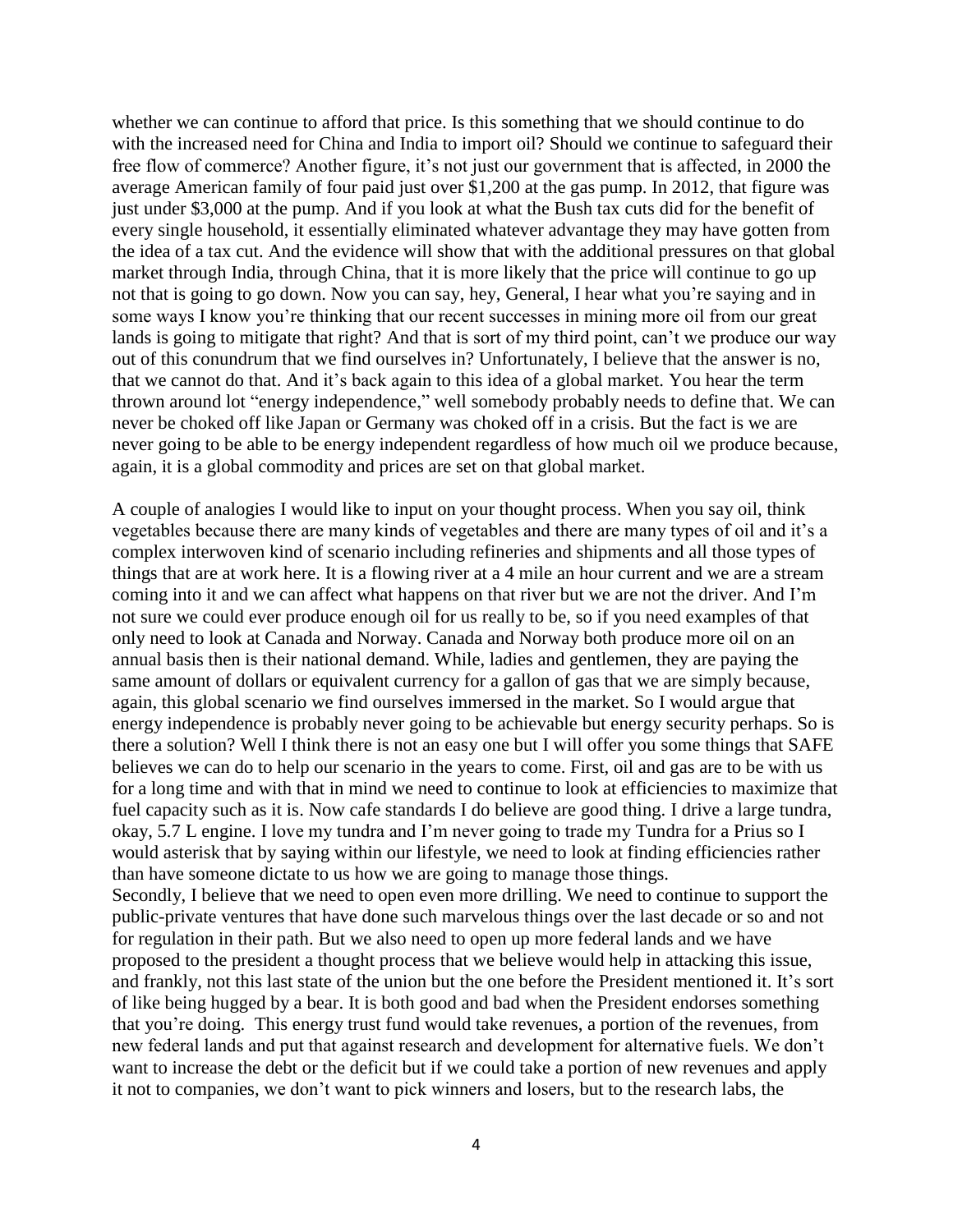national research labs, and the college university labs, we really think we could speed the development of some of these alternative fuels. Alternative fuels are the third option, and again, Lou was in finance. He will tell you it's tax time, think diversification. I believe as a nation we need to look at diversification with regard to alternative fuels and see what works. Ours is a free market in this country. You as consumers and taxpayers will decide which of these alternative fuels are going to work and which ones won't. Is it natural gas, electricity, hydrogen, biofuels, is it nuclear? There is a whole gamut of opportunities out there but I think as we apply our technological prowess and look at better R&D, that will point us to a path and then you again will decide what gets to market scale.

I will close with a final point. At no time in history has a single nation ever had the national resources to be number one in oil, natural gas, and coal, and yet the United States is on the verge of being that nation. That is an incredible thing. And those national resources need to be properly managed. I have a lot of great friends in the coal industry. I have to think that we should take advantage of all of our national resources and not be a government that crushes one portion of that industry that has helped make our country great now for over a couple of centuries. Thank you very much.

GENERAL MOSELEY: First, let me thank you guys for the invitation for Jim and I to come and share some thoughts with you all this morning. But more than that let me thank you all for what you are doing every day out there in this great country. To highlight the issues that matter and illuminate the path back to family values and the critical values that we all hold dear as Americans. I really say that from the bottom of my heart and I appreciate everything you all are doing. Let me make a couple of admissions upfront. Jim and I go back a long way, we have fought side-by-side in Afghanistan and in Iraq for a few years and worse than that, and more threatening than that, we spent a lot of time in Washington together which is infinitely more risky than being shot at in Iraq or Afghanistan. We bonded early on when we were Colonels and one stars and that friendship has transcended time. Not since Korea has this country gone to war without the Marines and the Air Force somehow involved and somehow supporting each other or been integrated together and it's a real honor to be here this morning with Jim. My two admissions upfront are I drive a Suburban and a three-quarter ton truck and I have no intention of buying a Prius. It's kind of tough to haul a cattle trailer behind a Prius. I don't know a bull with any self-esteem that would get in a cattle trailer hauled behind a Prius. Also, my wife and I, I give all family credit to her, have been married for forty-one years. Our daughter is married to an Air Force Fighter Pilot and our son is an Air Force Fighter Pilot. Our daughter-in-law spent four or five tours in the Air Force to include a combat tour and all three granddaughters were born at Air Force hospitals. So, if I seem prejudiced to big trucks and the American military, I am. Let me attempt in ten minutes to parallel some thoughts that Jim had and let me wrestle this from the perspective of national security challenges because the intersection of energy security and national security I think require no further definition with you guys.

First, we do not now, nor will we in the future, live in a Mister Rogers Neighborhood. It is not going to happen. Regardless of if some folks in Washington want it to be that way, it is not and it will not be. The challenges we have had out there for the nexus of a variety of things that threaten this country and our way of life. Explosive population growth and all that that means and how that directly impacts competition for resources, and I'll get a little more specific about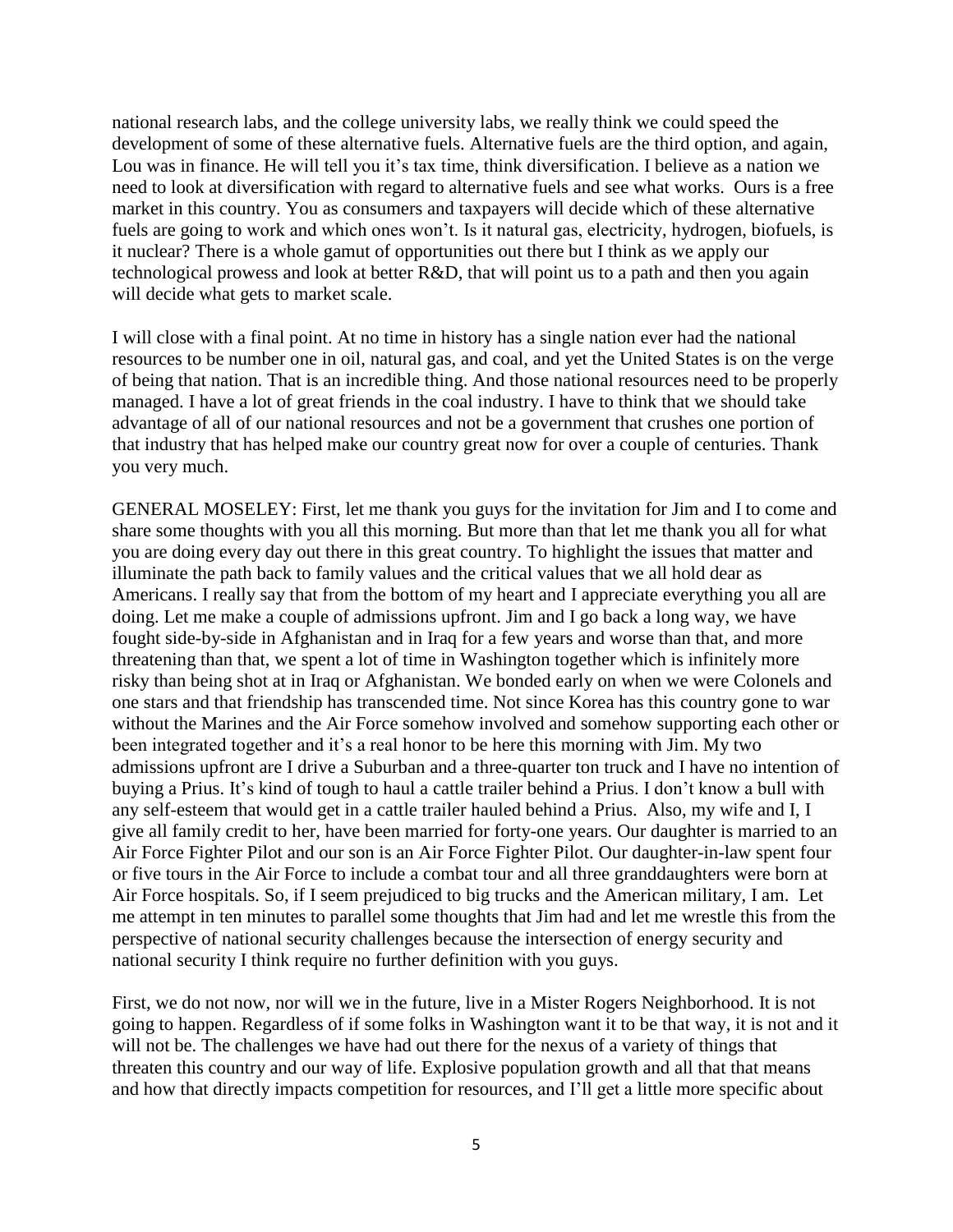that, Jim masterfully discussed the notion of energy security, but can you imagine the population of the world by 2025? We will be well in excess of 9 billion people and the demands on energy sources relative to that explosive growth, the spread of violence of all types, uncontained violence of a variety of forms, militant extremism, and how that manifests itself within the region and also between the two major areas of the faith, the Shia and Sunni, transnational global criminal activity, narcoterrorism, human trafficking, we live in a new world of nuclear challenges that not too long ago people probably didn't anticipate. We have the North Koreans, we have the Iranians, on a path to proliferation of nuclear weapons. We have the notion of nuclear arms race in the Middle East because those of you that have any experience in the Middle East will appreciate that our friends in Riyadh will not stand idly by if the Persian Shias go nuclear. And so, what does all that mean to an administration or a future administration's policy decisions relative to the Middle East in Northeast Asia? We also have a growing threatening domain called cyber domain and the abilities through that domain to touch all of us, from medical records to utilities, to school records, to our way of life - it is an encompassing domain that touches everything we do from financial transactions to privacy across the spectrum of human activities and it lives in a set of commons, strategic commons, no different than international airspace or international outer space or international Maritime, and it touches everyone. I had one of our folks in the Fed over lunch one day tell me that over half of all currency and trade on any trading day passes through the city of New York in the cyber domain, whether it is from Shanghai, London, Frankfurt, Tokyo, but half of the currency and trade on any given day through the cyber domain goes through New York. That seems pretty ripe for interdiction or nefarious behavior. So I believe that when you take the sum of the activities across the globe right now, we do not live in the Mister Rogers Neighborhood.

I believe that there is a central prerequisite to global stability, whether it is economic stability or the movement of oil, which is like Jim says, an expugnable resource wherever it comes from and wherever he goes. What are the key elements that define that global stability which then props up a global economy which we are all interdependent upon living in? I believe the first part of that is U.S. presence. And I believe the second part of that is U.S. strength. You can break that down into economic, diplomatic, and military, but I believe that the United States has to be present, it has to be strong. And I think the United States, through its influence or through its persuasion, can move the ball relative to international stability and the ability if necessary to dissuade or deter if required. But to balance that the United States has to be engaged, it has to be able to counterbalance regional powers because there is no other country in the world that has a global mission. It is interesting to guys like Jim and I when we read articles that say the U.S. Defense Department budget is greater than the next the 2013 or 2000 whatever the metric it is for folks that really don't understand because the number two country, whoever that is, still does not have a global mission, it does not have the mission of main staying stability across the entire surface of the earth or above the surface of the earth or in outer space above the atmosphere above the surface of the earth. So whatever it takes to be able to implement the stability that persuasion and dissuasion and perhaps deter us it is an insurance premium that's worth paying. I believe the core challenges that face us over the next few years and we could take a base line, let's just say 2025. We have two more years of this administration and in 2016 we will have a change, which will take us to eight more years of the next administration, which will take us a 2024 and the inauguration of the following administration will be January 2025. So if you think about it, 2025 is not that far away. That is the remainder of this in one more administration. So we are in the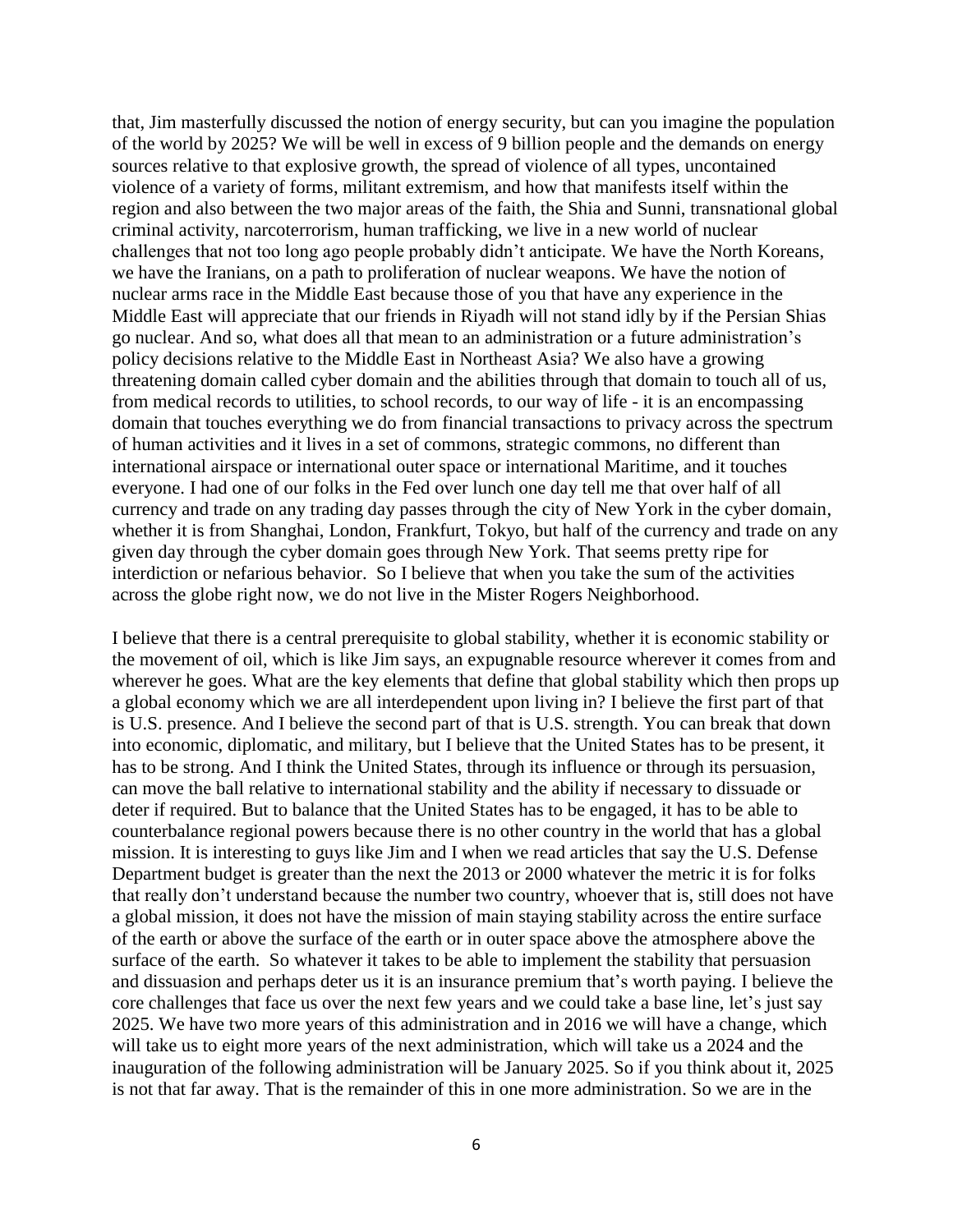window to be able to do something about this, to fix the mess that we're in now. I believe those core challenges are going to be water, food, and energy security. My time as a director of the East-West Institute, Dr. John Morose and Ross Perot Jr. and I spent a lot of time in the Middle East and in Asia and in Europe listening to people from Ankara to Riyadh from Beijing to Seoul to Tokyo and it all comes down to the insecurity and the notion of what are we going to do with this exploding population and the resources required to sustain it relative to three simple things water, food and energy.

Water is a pretty easy thing for us to understand. It seems to be everywhere we need it but in an interesting twist, in the capital city of Yemen, Sinha, within the next three to four years will be zero potable water. What happens to a country, even as small as Yemen, when there is zero water? What does that mean to the kingdom of Saudi Arabia, which of course, has had challenges with Yemen. What does that mean to Amon? Two close allies of ours in the region, if a country that harbors Al Qaeda on the Arabian Peninsula and has had frisky behavior runs out of water? So I think water is not an idle notion. We have also spent some time in Tanzania and Kenya and in Libya and a fascinating observation I had, I had a lady in Tanzania tell me that most women that live in the rural areas of Tanzania and I suspect it's not much different than the rest of Africa, spends 90% of her day going and bringing water back to her home. So she has an opportunity of 10% of her waking hours to do anything else other than just securing water for her family.

Food, we see the United Arab emirates and the Kingdom of Saudi Arabia and others buying large tracts of land in Eastern Africa to be able to secure a food source because water and food interestingly are a link of irrigation and agriculture and poor utilization of the water so that takes you to the notion of where do you secure food? Look at a country like Thailand, going through now some stresses related to the current elections in the government. And remember not too long ago Thailand was the primary exporter of rice in Southeast Asia, no longer. So with a population exploding and uncertainty on water and uncertainty on food, I think we began to paint a picture of what could be a bit challenging. And then we get to energy security and it is not just the United States, it's Asia, Africa, South Asia, Europe, where do the economies of these countries go and how does the economic growth go if the source of sustaining energy is either threatened or uncertain? Like Jim mentioned, close to 90% of the petroleum oil and lubricants for People's Republic of China come through the Malacca Straits out of the Middle East, so if the United States can take a path closer to a notion of energy independence, which I agree with Jim that is a multifaceted challenge, but if you can get closer to that it still doesn't address the notion that the rest of the world is energy interdependent. And for China, who gets about 90% of its POL through the Straits of Malacca, same for Japan, the number two and number three economies of the world are absolutely fragile when it comes to the notion of disruption of that source. So water, food, and energy; I would also not identify a problem without offering a set of solutions with my remaining couple of minutes and so let me reinforce the notion that I do not believe that we live in a Mister Rogers Neighborhood. I believe it is a dangerous neighborhood that we live in and operate in and I think the United States is key, if not the most critical player, on the global stage to maintain a sense of stability for economic growth but also to deny the notions of conflict and to address those challenges and I think the keys to those successes, which I believe are doable before 2025, is to embrace the notion of what America means to itself and what America means to the rest of the world, and I'll even go as far as to use the term of exceptionalism, because I believe that we are. I believe that the United States is special. I do not believe that we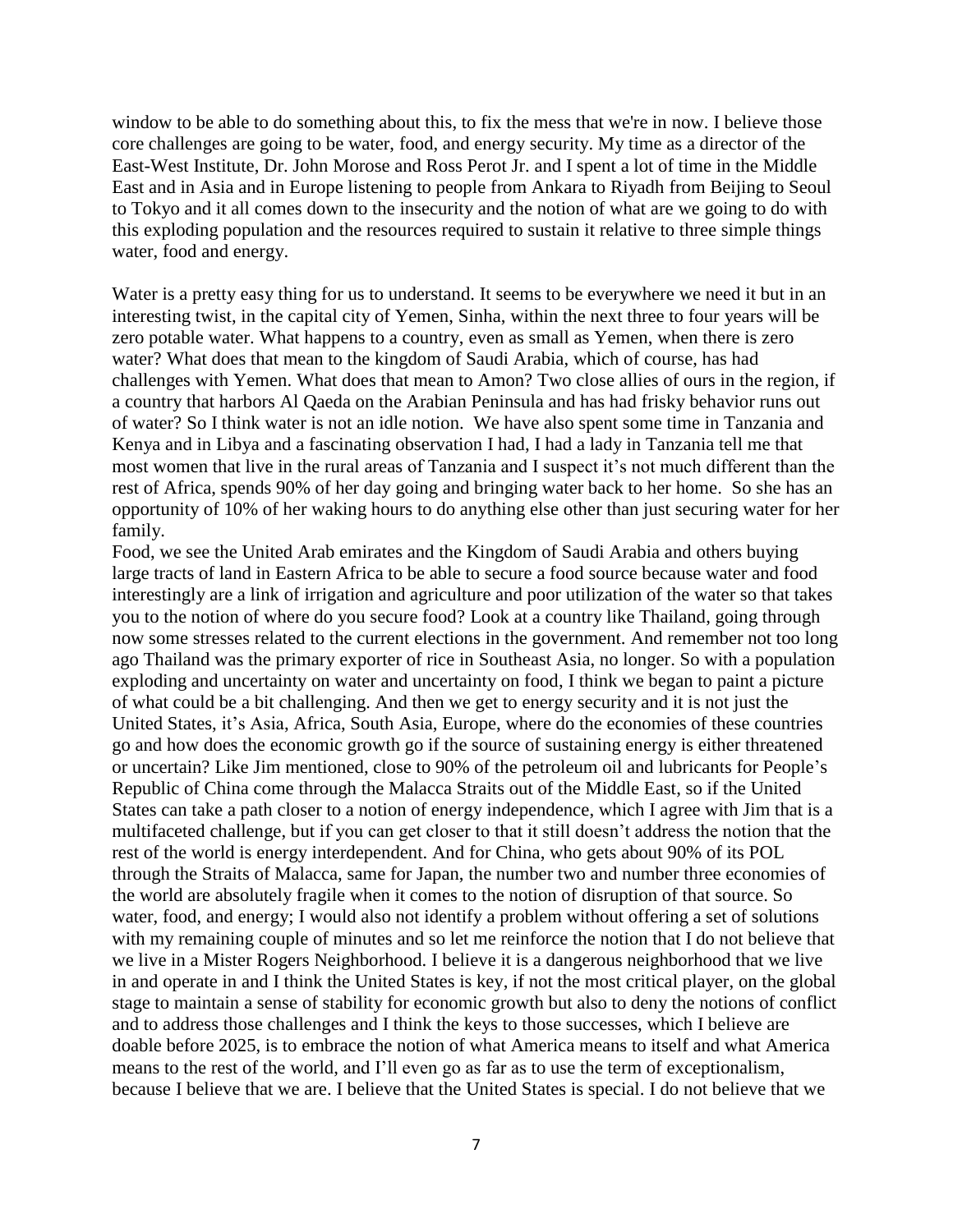should apologize for being Americans nor do I believe that we should take a backseat to the notion of American leadership on the global stage, but that means the United States is going to have to embrace that itself. I believe that the United States should reengage the world, not withdraw from the world and this notion of leadership from behind. From two military guys that is pretty hard to understand, and it is even harder to issue orders to subordinate units to say, "lead from behind." I don't know what that means. I don't know how to execute that and I don't know how to even articulate that relative to our close friends and allies, the British military, the French military, NATO, Republic of Korea, Japan. I don't know what we say to them or how we write those mission orders down that provides any comfort to them. So I believe that we should reengage, and I say reengage because I think we have withdrawn from a position of leadership and strength, I don't mean we attempt to dominate but I do believe that we should be present and we should be strong. I believe that we should somehow look into the future of a baseline of the Department of Defense funding, I would even go so far as to say that 4% of GDP as a floor is not something outrageous. Jim and I have voiced that several times to a couple of Presidents and I'm not suggesting anything more than that because if you could get 4% as a floor, and then if you have to engage outside that then you can deal with continuing resolutions and you can deal with supplemental funding. But 4% as a given would allow the service chiefs, the Commandant, the Chief Naval Officer, the Chief of Staff of the Army, and the Air Force to plan, to actually lay in programs and plan, which we have not been able to do. I believe that there is a measure here of what's doable and we should focus on modernizing and recapitalizing the U.S. military from Marine Corps to Navy to Army to Air Force, and remember, a lot of folks in this administration and particularly in the media forget that portions of the United States military have been in continual combat for twenty-four years. The United States Air Force deployed in the eastern province of Saudi Arabia in August 1990 and has never come back, with elements of Marine and Navy aviation and southern no-fly zones and northern no-fly zones in Somalia, we have been deployed for twenty-four years. From October 2001 to the present, we have been in combat now in Afghanistan for thirteen years so while most of the American people are comfortable and don't think about this, there are a lot of military families out there and a lot of military commanders out there that understand this very well.

So I believe we should focus on modernization and recapitalization as well as on the U.S. economy, jobs, manufacturing, and unemployment because that is the other baseline of the strength of the United States. Also, I think this administration and its remaining time, or hopefully the next administration, should really focus on restoring faith and trust in the United States in a global setting. Right now, we don't have that. The countries that I visit and work in perhaps don't trust us as much as they did and they perhaps don't have as much faith and I think that comes from a notion of being not willing to address the fact that we are exceptional and that we do live by our word and we do have a bond with our allies. So the focus on our U.S. values and on our key allies is a step for the future. I believe that before 2025, there are ways to address, as Jim said, some of the energy challenges, but I also believe that there are ways to address this vacuum of American leadership on the global stage because I guarantee you we do not live in a Mister Rogers' Neighborhood. And for our children and our grandchildren we are going to have to address this before it gets worse. So I'm not trying to leave on a downward vector as much as I believe there is an answer to this and the answer is just as we described -- let's get ourselves back in a position of being trusted. Let's get ourselves back in a position of people having faith in us. Let's get ourselves back in the position of being able to dissuade or persuade so we can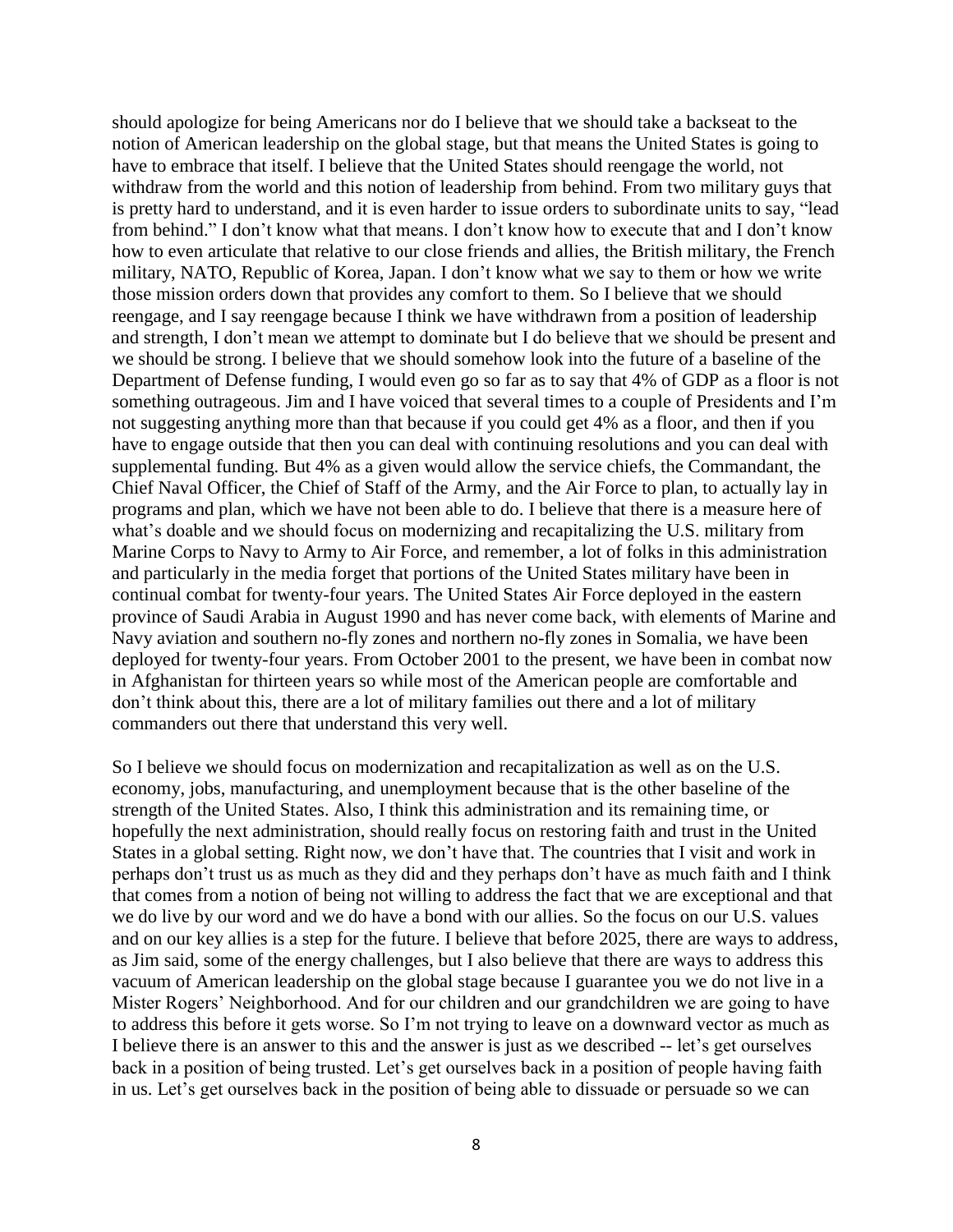avoid regional conflicts and let's work with the other powers on the planet to look at addressing these key issues of water, food and energy security because that is where the nexus of conflict will come from. No different than it did in the 1930s or no different than it has throughout history. So let me stop there because I think we have an opportunity here to chat with the folks here. Thank you again for what you guys do out there every day.

ATTENDEE: Thank you all for the tremendous service you have rendered, you and your families, to our country. Obviously, the sentiment is widely shared and I hope the sentiment is also shared and it sort of goes to what you were to saying, General, that so few of us in this country actually have a clue how much of a sacrifice you've made. But in a way, I think perhaps the most important service may be doing what you're doing right now, out of uniform, helping the rest of us to understand the nature of the neighborhood and the challenges we are facing. One that you didn't touch on, and I don't know if you were here when I spoke to the members reports shortly before you arrived, that I would like to ask you to address, because it touches on both national security and energy big time and it makes all the problems that you talked about with food and water and energy and national survival, I think pale by comparison really. And General Moseley, you've had a lot of experience with that I suspect, even the Marines have to some extent, and the Navy certainly. Electromagnetic pulse, a threat that is one of the worst ways in which enemies of this country could take down the electric grid of the nation. Unfortunately, it is not the only one. Just this week we heard about an attack that took place in April that almost blacked out much of northern California for years, which needless to say would have been devastating to the country, not just the area. I'd ask you guys to address both the military vulnerabilities to losing power, notably I think 99% of the bases in this country are tied into the electric grid of the civilian population, and what you've learned in the course of hardening the things that matter, notably the nuclear forces of this country that could be applied to protect the grid if we have the wit to do it before either of the bad guys get to it as they evidently intend on doing, or even solar flares achieve the same effect, so if you would speak to the need for the electric grid for everything we do, your missions as well as our lives and how important learning the lessons and applying them from the military's experience with EMP, which is the public at large. Thank you.

GENERAL CONWAY: Thank you for the question. I will go first because my answer will probably be shorter than Buz's. One, we have fewer installations and secondly there is a difference in the way that we approach security of our energy and our grid if you will. We are expeditionary and that means we go on to a patch of ground that looks like a moonscape and we turn it into home for a week or a month, may be a year, and so we have our own capacity to satisfy our needs. Now, in recent years, we have tried to say how do we take advantage of that location where we are? Is there a lot of sunlight where we can do electrical panels? Is there wind so we can bring in a field type of generator to help us with our capacity? We have lived pretty good lives, I'll tell you in Iraq and Afghanistan with these mega bases and in some ways it doesn't lend itself to our expeditionary nature. Someone asked me once at Newport, what do I fear most about what we are learning and I said, "Cots and Haagen-Dazs are not good for the expeditionary mindset." Our Marines should not get used to living that way. So we do have, again, auxiliary means in the event of a catastrophe such as you described but we don't guard nuclear bases and some of those types of things, like Buzz does, so I will let him continue.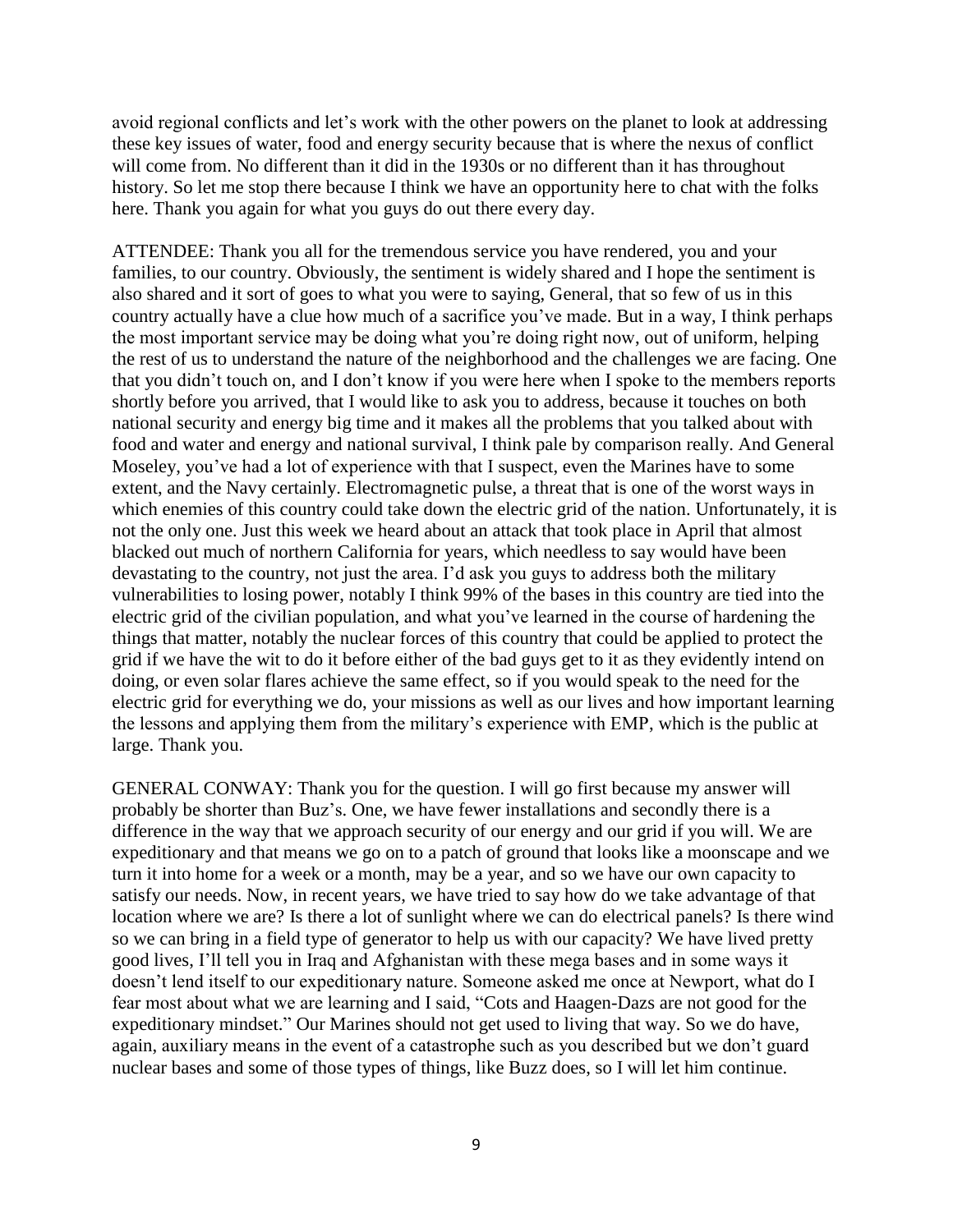GENERAL MOSELEY: Thank you for bringing that up. This is a big deal. Electromagnetic pulse attacks on the infrastructure or through the cyber domain is a big deal. The Air Force has spent a serious amount of time looking at this and I'll give you some examples. Secretary Mike Wynne was the Secretary of the Air Force when I was the Chief and one of the first things that we did together was change the mission statement of the Air Force to include cyber. We immediately got blowtorched by the civilians in the department and then we ran a set of advertisements about Air Force recruiting and we included cyber and we really got blowtorched and the notion was you guys have got to cut that out because you're scaring people. That was the exact line from the deputy secretary. He said you guys have got to cut this out - you are scaring people. Cyber is something you can't see but you live in. It's here with us now, on all the phones. It's a blessing but with it is vulnerability. East-West Institute has hosted now five international conferences on cyber security in London and in New Delhi, in Dallas and out in the Silicon Valley, and we are looking at a way now with our Russian, Chinese, Indian and some other friends to see if there is not a way to take the Geneva Convention protocol and look at ways to sanctuary activities off within the cyber domain. As military guys we know you don't hit a building that has a Red Cross on and we know you don't hit hospital, schools and cultural facilities. But within the cyber domain, there are no rules. You have rules to operate in international airspace and international waters and outer space but there are no rules in cyberspace. So we are working very hard to be able to establish a notion of sanctuary of activities which would include nuclear power which would include key infrastructure peacetime, because remember, as a United States Air Force Airman, I wouldn't hesitate to tell you that during wartime, key infrastructure is a legitimate target. Having done some of that myself, it is very satisfying because you can tear a lot of stuff up and you can create the desired effect. But in peacetime, it is not. And so this business of this power grid on the West Coast and the vulnerability of power grids in general, this is a serious issue that requires serious thought. Not the notion of cut it out your scaring people. I will give you some examples on the Air Force side. The Air Force fights from expeditionary bases. We set up expeditionary bases and we operate them. In my time commanding Air Forces we built fifty-one airfields. We operate out of eighteen countries and at max capacity we are operating out of thirty-eight airfields. At each one of those, we had the power systems on each one of those was independent of the parent or the host nation power grid with one exception, and that was at the Kingdom of Saudi Arabia. The base itself operated off a big diesel a generator which creates another set of problems which could be addressed. Also, we were linked through standard command control pattern protocols. Encrypted links, when you start talking about electromagnetic pulse in cyber, it's not just the base and the systems that are vulnerable but the links are vulnerable. The commander controlled links themselves are vulnerable. The Air Force spends a lot of time and a lot of money on hardening the aircraft to protect them from electromagnetic pulse but you are always about six months behind because some clever Ph.D. out in Silicon Valley can figure out a way around the hardening system that you've got so you have to continually stay on top of that. I don't believe you can rest when dealing with that particular problem. I will also offer a thought. Secretary Wynne and I were going to use Nellis Air Force Base as the first location because at Nellis, that is also where the Department of Energy and the Air Force and DOD conducted most of the nuclear tests through the 60s, 70s and even the 80s out in area 48 in Nevada. Our proposal was that we would build a small reactor and put it on Nellis and power the base completely independent from the power grid itself which means we would generate more power than required and we would turn the power back onto the grid to benefit the civilian community